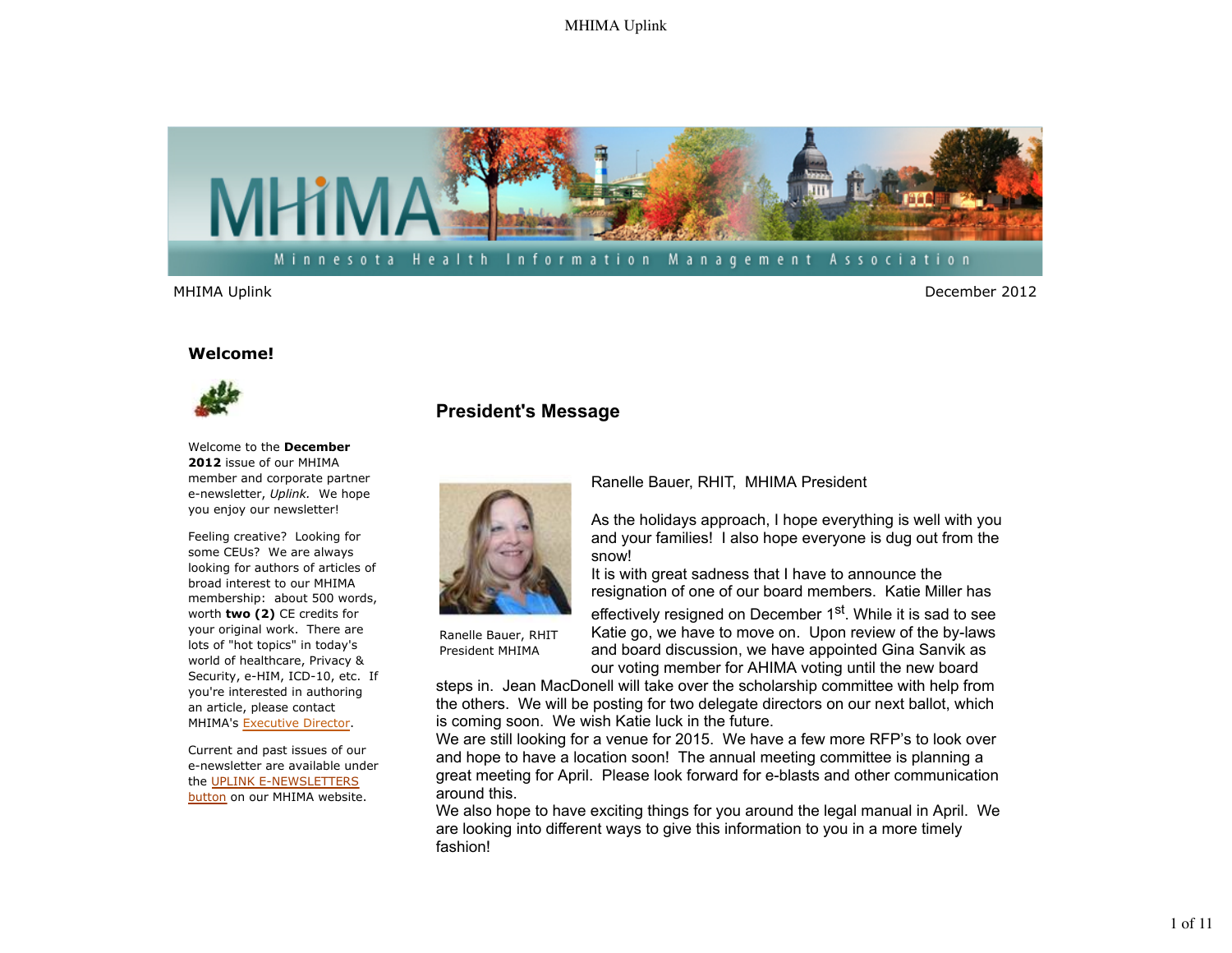Please have a safe and happy holiday season. And may all your wishes come true!!!

### **MHIMA Vision & Mission**



**Vision:** The Minnesota Health Information Management Association, together with AHIMA, will set the standard and be the recognized leader in health information management practices, technology, education, research, and advocacy.

#### **Mission:** MHIMA is

committed to the professional development of its members through education, networking, and life-long learning. These commitments promote high quality health information and benefit the public, health care providers, and other clinical data users.

#### Back to Top

### **MHIMA Member Spotlight**

Greetings from the Marketing and Communications Committee!

We continue this month highlighting another of our MHIMA members as a fun and interesting way to get to know our diverse and multiRanelle

### Back to Top

# **The MHIMA Member in the Spotlight for December is LT Amanda Deering, RHIA**

# **Title: Health Information Technician**

 As an Officer in the United States Public Health Service, my job is to protect, promote and advance the health and safety of our Nation by working with and serving the underserved populations. I currently work for the Bureau of Prisons (BOP) where my main responsibility is to work

closely with our contract physician to maintain the compliance of the inmate population chronic care clinic. Other duties include processing internal and external medical records requests, scheduling inmate medical trips, scanning and various other clerical duties. As an officer in the Public Health Service, I have the opportunity to be able to serve our country in a non-combative fashion.

 I am an RHIA with a Bachelor's degree in Health Information Management and a minor in Computer Information Systems from The College of Saint Scholastica. I began my HIM career in a traditional position as a Clerical Supervisor/EHR Specialist at Fairview Range Regional Health Services in Hibbing, MN. Being a new grad I learned so much there and grew both personally and professionally. It was very rewarding to be a part of a team



LT Amanda Deering, RHIA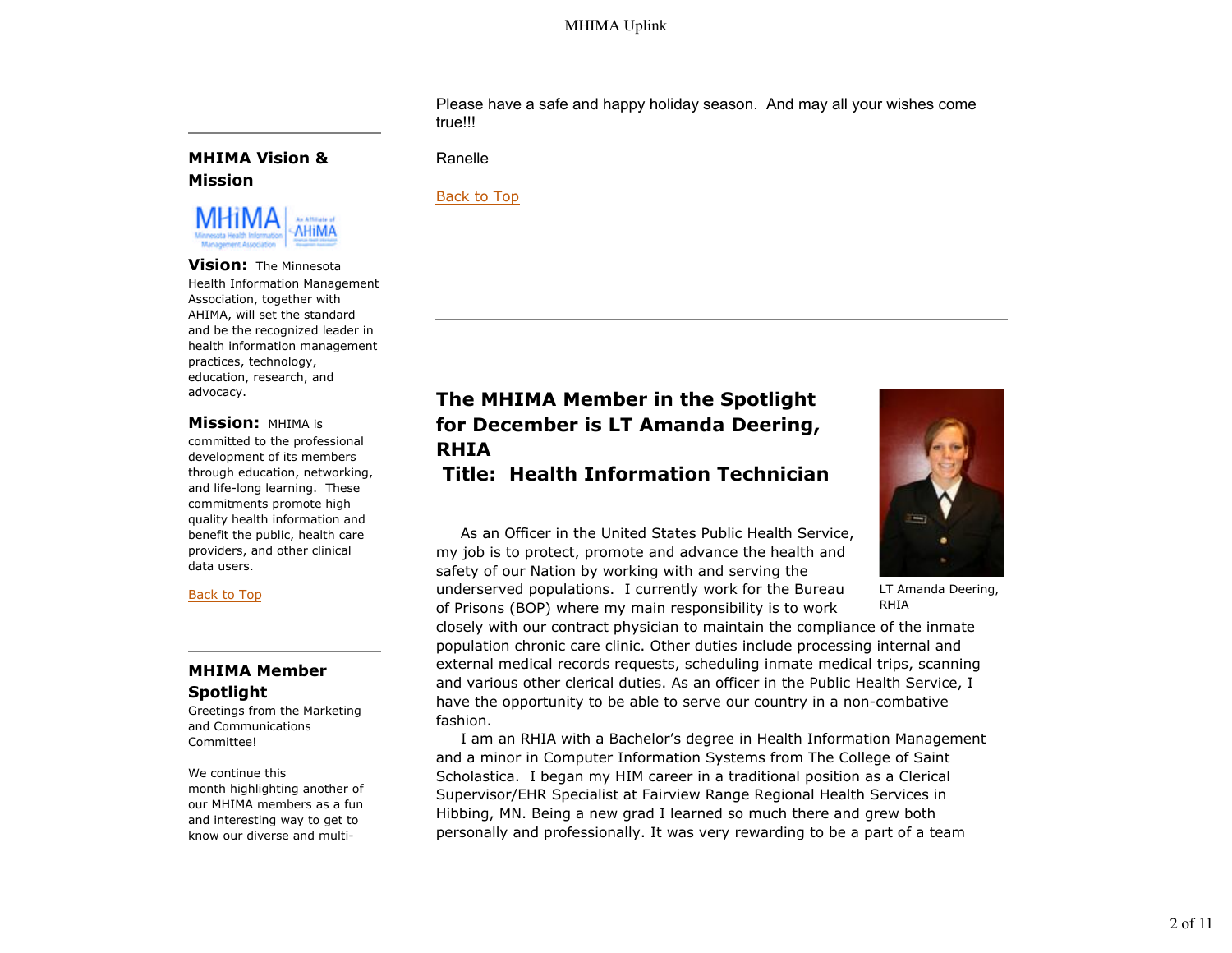talented group. Want to be in the spotlight? Know someone who should be? Please send names of individuals you would like to know more about, or volunteer yourself to "be in the spotlight" in our monthly e-newsletter.

Criteria for suggested individuals might be, but is certainly not limited to:

New MHIMA member New to active involvement with MHIMA MHIMA member with an interesting or unique job

Forward your suggested name(s) to Jon Cloutier or Amanda Maas.

Back to Top

# **Updated AHIMA PPE Guide - Professional Practice Experience**

AHIMA recently updated the PPE Guide for Professional Practice Experience. This guide provides comprehensive information and best practices to students, academic faculty, HIM programs, and practitioners on the expectations for the professional practice experience that students undertake during their HIM academic program.

involved in the planning and implementation of their electronic medical record. After nearly two years in Hibbing, I transitioned into my current non-traditional position with the Bureau of Prisons. Although a very intimidating change, I am so thankful I "took the leap" as it has opened so many doors for me! Now that I am settled into my current role, I am looking toward the future and planning to go for my Master's Degree and continue to strive to advance in both the Public Health Service and Bureau of Prisons.

 I am very interested in the Bureau Electronic Medical Record (BEMR) Workgroup. The BOP's electronic medical record is fantastic. Although the challenge of transitioning toward an electronic medical record was exciting, it was a breath of fresh air to come to a facility that was almost entirely electronic. BEMR is user friendly, easily reportable and is constantly being upgraded by the BEMR workgroup. One of my future aspirations is to work for this workgroup as I enjoy a technological challenge!

 MHIMA is a great organization to be involved with. The wealth of knowledge and abundance of resources gained through being a member is priceless. If there is a subject matter I am looking for information on, I know MHIMA will have just what I am looking for. Attending the annual meeting and regional meetings is inspiring and helps me to set goals to grow as a professional.

 My favorite place to be is outdoors. I enjoy hiking, running, camping, kayaking, gardening or painting to name a few of my favorite activities. I also have a wild passion for anything to do with art. My creative mind is always on the go as I am inspired in finding a new purpose for "old" or "broken" things, the perfect collaboration with my green mindset! With an adventurous outdoorsman for a husband, we enjoy traveling to seek out sunshine, camping and the next rock to ascend. I am so fortunate to be able to travel and appreciate learning something new and growing with each trip. When I'm not on the go, I enjoy spending time with my family, friends, and most of all, my pets!

 I am an enthusiastic person and do my best to motivate others. As cliché as it sounds, I often remind myself that you CAN do anything you put your mind to. It is easy to get discouraged and caught up in the everyday grind, but with the right attitude and support network, set your goals and let the sky be the limit!

Back to Top

This update includes greater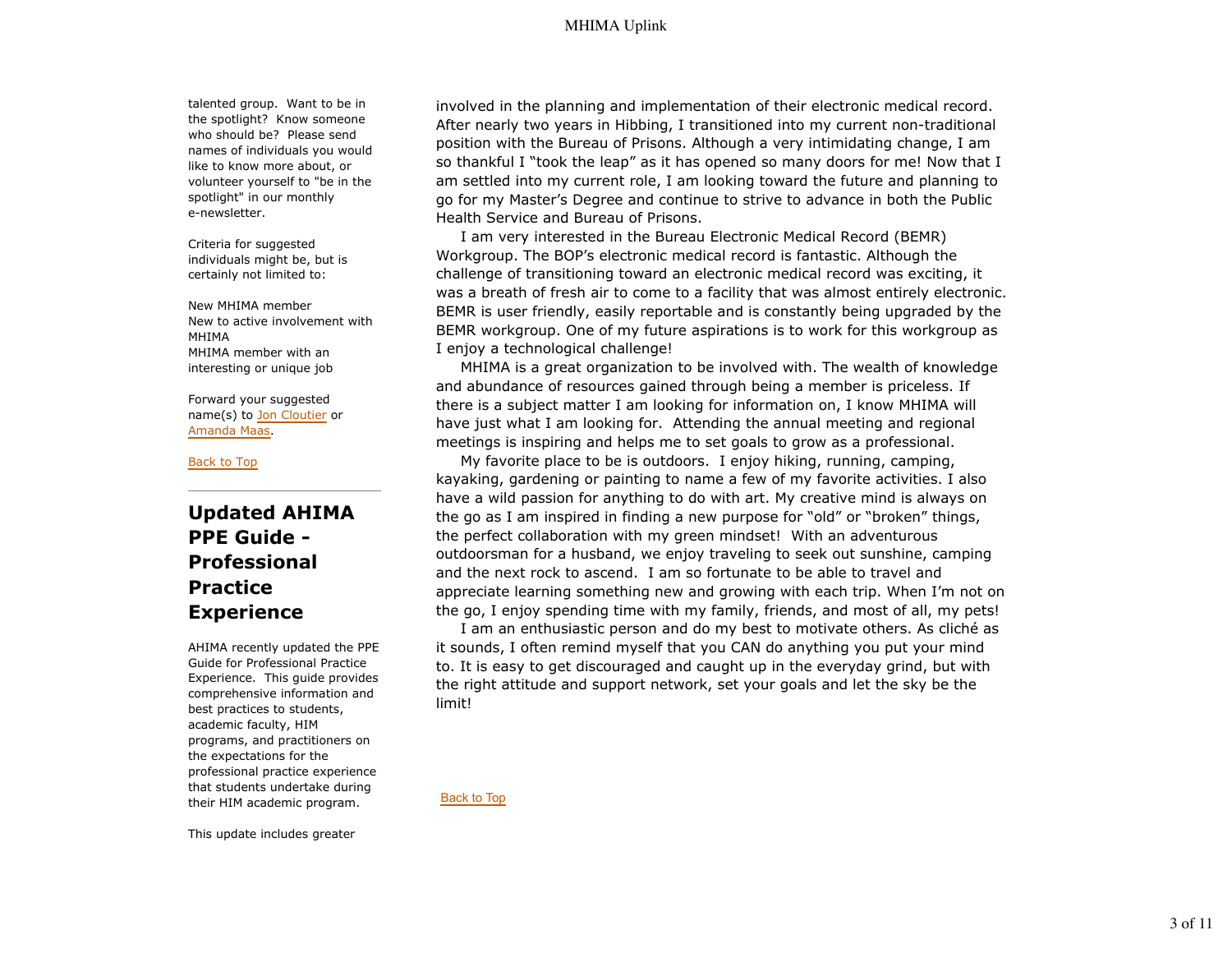emphasis on distance education programs and examples of possible sites and project work in non-traditional HIM settings. In addition, the guide contains information on PPE content and length, the importance of work behaviors, and student feedback and advocacy projects.

If you are interested in hosting a student in a professional practice experience, or want to learn more about the HIM education process or access the PPE guide on our MHIMA website, click here.

#### Back to Top

## **Staying Connected with MHIMA**

Want to stay connected with MHIMA? Be sure your AHIMA profile information is up-todate.

When is the last time you reviewed the information in your AHIMA profile? Have you changed positions? Do you have a new email address? Have you recently moved? MHIMA depends on the member information in your AHIMA profile on a regular basis, including how we communciate with you.

Take a couple of minutes today and visit the AHIMA website, log in with your seven-digit AHIMA member number and your last name, and click on "My Profile/Dues Renewal." Review all of the sections and update

# **2013 MHIMA Student Scholarships**

MHIMA is pleased to once again remind our eligible students of our 2013 MHIMA Scholarship. This scholarship is based on merit and not on financial need.

Who is eligible to apply for a scholarship? A Minnesota resident, or an AHIMA member with Minnesota designated as their state, who is enrolled in an in-state or out-of-state HIM program. Applicants must have completed 50% of one of the following:

- Accredited health information technology or health information management program
- Graduate program related to HIM in a college or university accredited by a nationally recognized accrediting agency
- Coding certificate program
- AHIMA coding basics interactive campus program

All applicants must have a cumulative GPA of 3.0 (out of 4.0), and must be a member of AHIMA.

The application process includes:

- Completing the MHIMA Scholarship application document
- Providing a letter of recommendation from a faculty advisor, faculty member or mentor
- Providing verification from your Program Director that you are in your last year and are expected to graduate
- Providing a written essay of between 300-700 words under the title: "How I Will Use This Degree to Advance the HIM Profession"
- Providing an official school grade transcript that indicates your cumulative GPA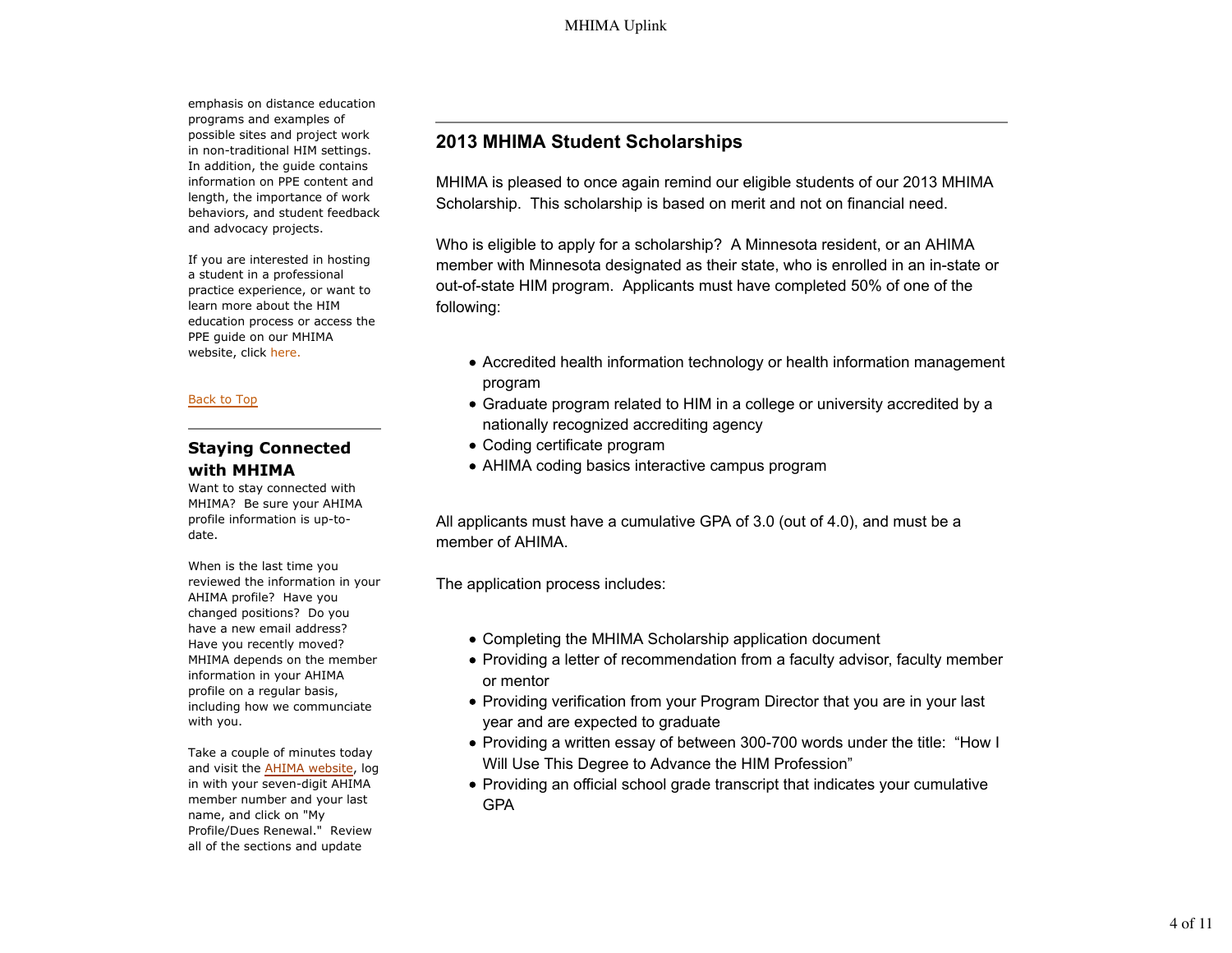any old information.

### In the section for **Component State Association (CSA)**

**Selections**, may we ask that you check "YES" to select e-mails about products and services and "yes" to Postal Mailings. "CSA" stands for the state that you want to be associated with as an AHIMA member. MHIMA uses email as our primary method of communication, and occasionally land mail. If you check "no" in either of these options, you don't receive either type of communication from MHIMA.

Remind your colleagues to update their profile as well.

#### Back to Top

#### **MHIMA Job Bank**

Are you seeking a job? Are you an employer looking for a potential employee? Is your facility looking for someone with a skill set of MHIMA members?

Be sure to check out the MHIMA Job Bank Network on our website, which continues to be very popular. New positions are posted on a regular basis. On the Job Bank page, you'll find information about registering as a "job seeker" or as an "employer." Check us out often!

**Job Seekers:** There is no fee to register.

You can find links to all of the scholarship application documents from our website Scholarship page: http://www.mnhima.org/aboutus/aboutus8.html. Program Directors from all of our Minnesota HIT/HIM programs have received information about our Scholarship program as well.

The exact amounts of the scholarship awards depend on yearly contributions to our MHIMA Scholarship Fund; however, past awards have been between \$500 and \$1500.

Scholarship winners will be announced in April 2013, and the scholarships will be recognized at our MHIMA Annual Meeting on April 25, 2013, at Grand Casino Hinckley Hotel and Convention Center, Hinckley, Minnesota. The person being awarded the scholarship will be eligible to attend our Annual Meeting on Thursday, April 25, 2013, at no cost. (MHIMA will not reimburse for any associated expenses to attend the meeting, such as hotel, meals, or travel.) The actual scholarship checks will be forwarded to the winners from the AHIMA Foundation, which holds our MHIMA Student Merit Scholarship Fund dollars. Winning essays will be published in the June issue of MHIMA's electronic newsletter, *Uplink*.

All application materials must be received on or before February 28, 2013. No applications will be considered after this date.

If you are eligible to apply for a scholarship, we encourage you to consider this opportunity.

Best regards,

Jean MacDonell, RHIA 2013 MHIMA Scholarship Program Chairperson

#### Back to Top

**Scholarships Available for a New Certificate in Public Health**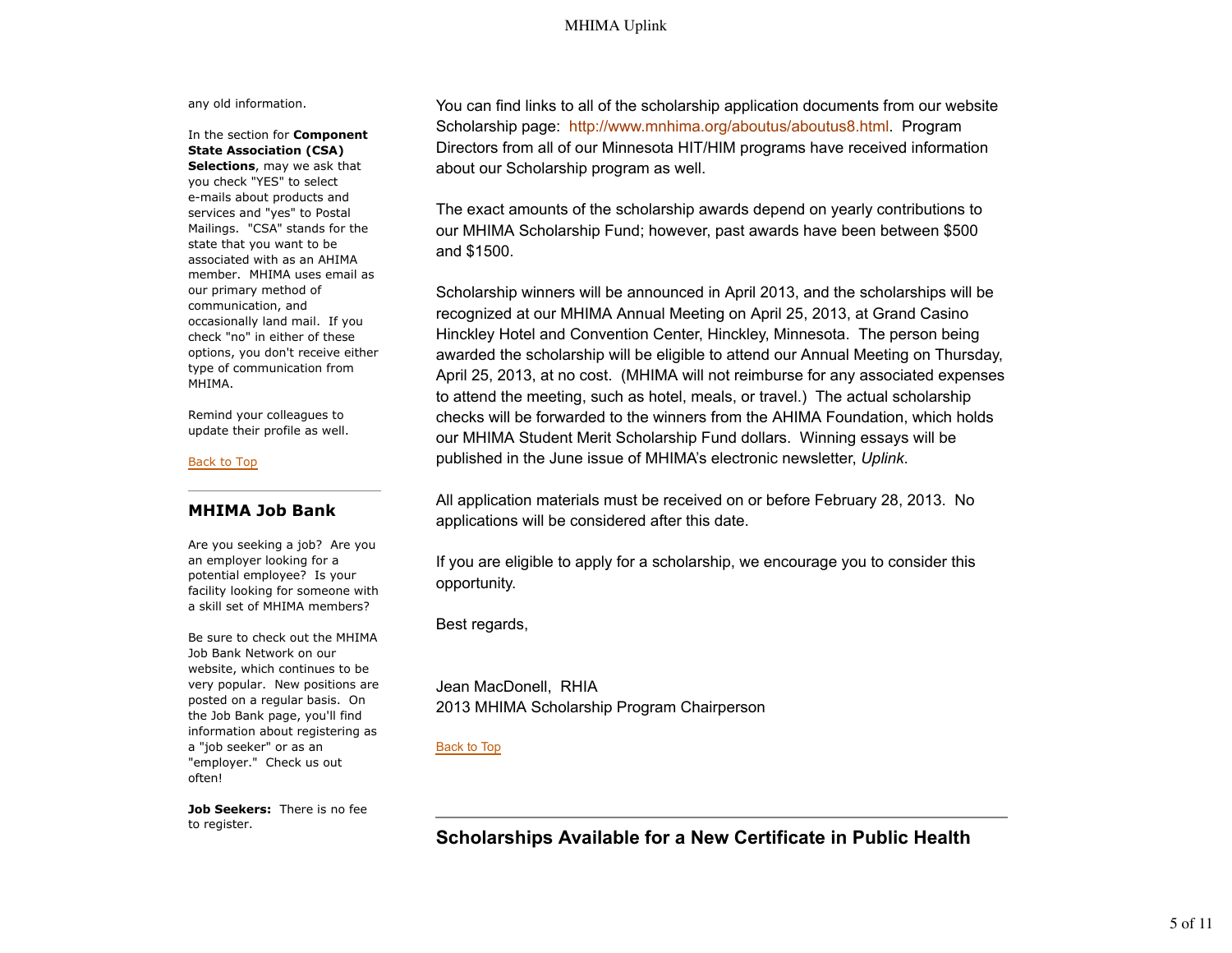**Employers:** Job posting fees are very reasonable and position postings are open to everyone visiting our Job Bank as a job seeker. E-blasts of job announcements are available for purchase and reach a targeted audience of MHIMA members who receive emails.

Click here to visit the MHIMA Job Bank.

#### Back to Top

# **Stay Up-to-Date with MN e-Health**

If you aren't receiving the weekly electronic MN e-Health Update newsletter, consider signing up for it. This publication, from the MN Department of Health, keeps you current with issues related to e-health, including HITECH, Meaningful Use, Privacy & Security and others. You'll also find links to e-Health resources available for your use. To subscribe, click here.

#### Back to Top

## **MHIMA Promotional Items**

We have discounted the prices on our MHIMA logo navy crewneck sweatshirt and our navy button down shirt. A limited quantity of these items are available to purchase by visiting our MHIMA Store on our website to order. We also

# **Informatics at the University of Minnesota School of Public Health**

Scholarships for 100 per cent of tuition and fees or \$10,000 (whichever is less) are available to applicants to this new 17 credit certificate, launching in January and open to students with a Baccalaureate-level degree or higher. The certificate is designed to be completed in 12 months and to prepare stuents to manage public health information systems, including vital statistics systems, online analytic processing tools, immunization registries, population health surveillance, community health information networks, and electronic public health data interchange. Contact Daniel Chan (danielchan@umn.edu) for information on curriculum, admissions, and application process.

Application deadline is extended to December 21, 2012 and application information is available at http://www.sph.umn.edu/programs/certificate/informatics/. This program is supported by the University Partnership for Health Informatics (UP-HI) through funding provided by the Office of the National Coordinator for HIT.

### Back to Top

# **2013 Call for Nominations for Board of Directors**

The MHIMA Nominating Committee is seeking names of individuals interested in having their names placed on the ballot for our MHIMA 2013 election. Positions open are:

- President-Elect (3 year term)
- Secretary (1 year term)
- Treasurer (2 year term)
- Two (2) Delegate Directors (2 year term)

Nominees for President-Elect must be active MHIMA members with an AHIMAapproved credential, have been a MHIMA board member within the last five years, a MHIMA committee chair within the last three years, or active in an AHIMA volunteer role within the last three years. This is a significant leadership position,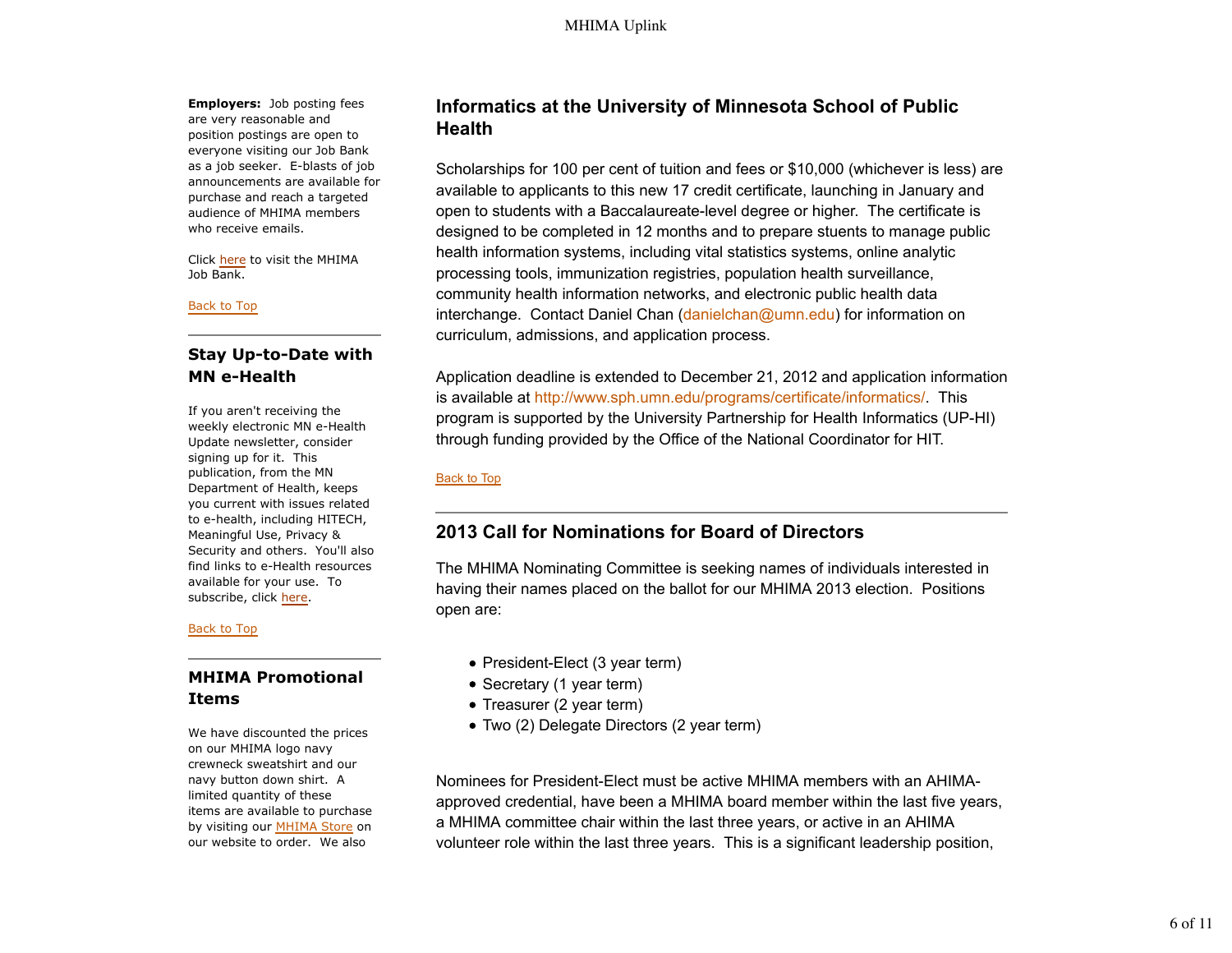have a limited quantity of our MHIMA Coffee Mugs with Spoon which could be great collector's items some day! Our MHIMA logo items make a great gift for yourself or a colleague, or to honor someone's achievement. Hurry while quantities are still available!

Back to Top

expected to provide 80+ volunteer hours per year. Serves as a MHIMA delegate to the AHIMA House of Delegates (HOD). Attends AHIMAi's leadership and team talks events. As President, has responsibilities on a weekly basis, including chairing the bi-monthly MHIMA Board meetings, leading the annual MHIMA strategy planning meeting, presiding at the MHIMA annual business meeting, as is the chief delegate to the AHIMA HOD. Some travel is required, both in-state and to AHIMA events. As Past-President, chairs the MHIMA Nominating Committee and serves as the KFA for Advocacy and Collaboration.

Delegate Director nominees must be active MHIMA members with an AHIMAapproved credential, have been a MHIMA committee chair, held another elected office, or have been a regional officer within the last three years. These positions are expected to provide 80+ volunteer hours per year. Delegate Directors chair the MHIMA Bylaws Committee, Scholarship Committee, and provide liaison to the regional associations. They serve as MHIMA delegates to the AHIMA HOD and attend AHIMA's leadership and team talks events. Some travel is required, both in-state and to AHIMA events.

Secretary nominees must be active MHIMA members with an AHIMA-approved credential. This position is expected to provide 15-40 volunteer hours per year. The Secretary attends all Board, planning and annual business meetings, takes minutes, and participates in all Board decision making. Some travel may be required in-state to Board and planning meetings.

Treasurer nominees must be active MHIMA members with an AHIMA-approved credential. This position is expected to provide 40-80 volunteer hours over a twoyear term. The Treasurer attends all Board, planning and annual business meetings, attends and chairs Finance Committee meetings, attends annual budget meetings, and reviews periodic financial reports presented to the Board. The Treasurer presents the annual Treasurer's Report to the membership at the Annual Meeting. The Treasurer receives monthly bank statements, confirms reconciliation of money market account with Executive Director. The Treasurer confirms that all required tax returns are completed and filed as required. Some travel may be required in-state to Board and planning meetings.

The election occurs in March and the elected positions take office on July 1, 2013.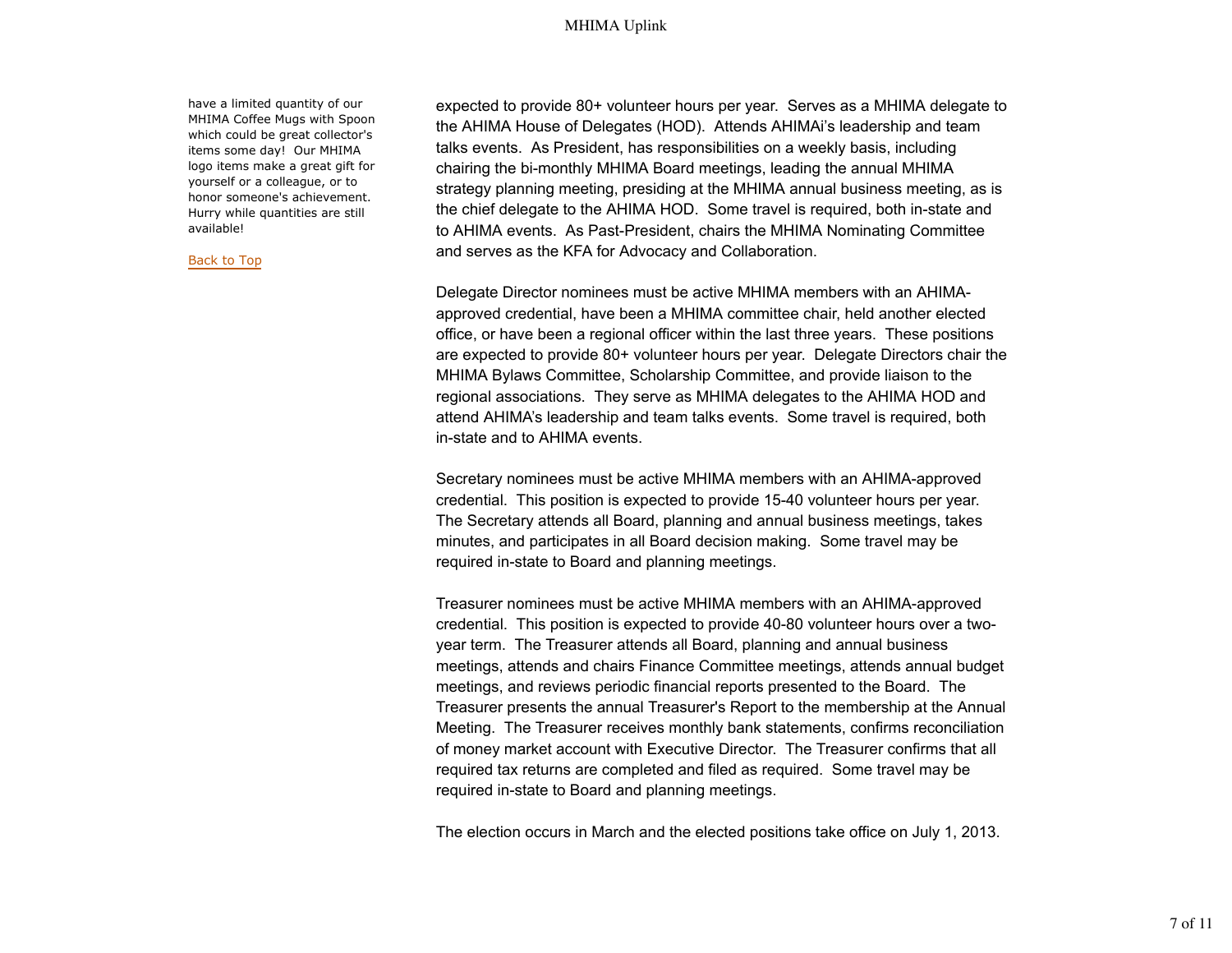If you are interested, or want to recommend someone for consideration, please contact Gina Sanvik no later than January 27, 2013.

Back to Top

## **Call for Nominations for 2013 Distinguished Member**

The MHIMA Nominating Committee, chaired by Gina Sanvik, Past President, is seeking your recommendation for an individual deserving of being recognized as MHIMA's 2013 Distinguished Member. This is a way to recognize excellence within our professional association.

The 2013 Distinguished Member will be celebrated on April 25, 2013, at our annual meeting at the Grand Casino Hinckley Hotel and Convention Center.

Eligibility for Nomination: Candidates must have been an active member of MHIMA for five (5) years or longer and whose record of contributions to our field is truly exceptional. Qualified nominees must be MHIMA members at the time of nomination, and have made an outstanding contribution to our profession in one or more of the following leadership areas:

• Volunteer service to our association, as an officer, director, committee chair or member, project or task force chair or member, CoP facilitator, or representative of the HIM field at governmental or state healthcare associations

• Outstanding achievement in professional practice through leadership in a specialty area or innovative approaches to methods improvement

• Leadership in education through regular presentations at HIM conferences or other educational events, respected instructor in academic HIM programs, or development of teaching strategies

• Contributions in research or published materials such as authorship, editing, or service on editorial boards for journals, books and other publications that advance the HIM profession

Submit names of nominees no later than February 15, 2013 to Gina Sanvik. To view the list of previous MHIMA Distinguished Members, click here.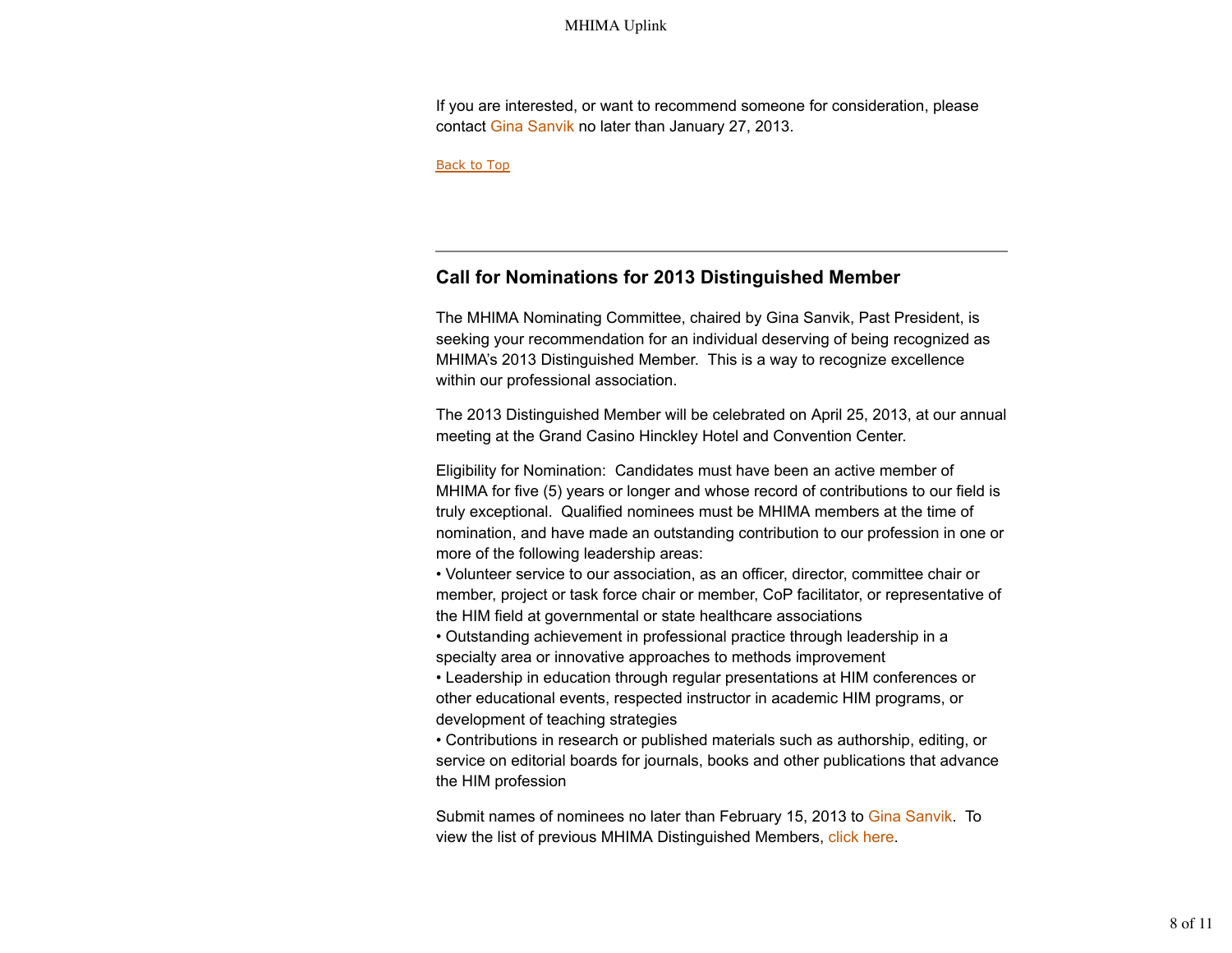#### Back to Top



### **Save the Date for 2013 Annual Meeting at Grand Casino Hotel in Hinckley, Minnesota!**

MHIMA's 2013 Annual Meeting is scheduled for April 24 -26, 2013 at the Grand Casino Hotel in Hinckley, Minnesota. The Annual Meeting Committee is already working hard on the plans for the meeting. Heather Hodgson, RHIA and Katie O'Hearn, RHIA,

CCS-P are heading up the committee this year as Co-Chairs, with assistance by Past Co-Chairs, Jen Callendar, RHIA and Brielle Wolf, RHIA.

The theme for next year's annual meeting is "HIM:Champions of Change."

The Call for Speakers is posted on the MHIMA Website. There is still room for a few more speakers. If you know of any individuals who can present on a recent project or current topic pertinent to HIM members, please contact Katie O'Hearn or Heather Hodgson.

Mark your calendars now!

### Back to Top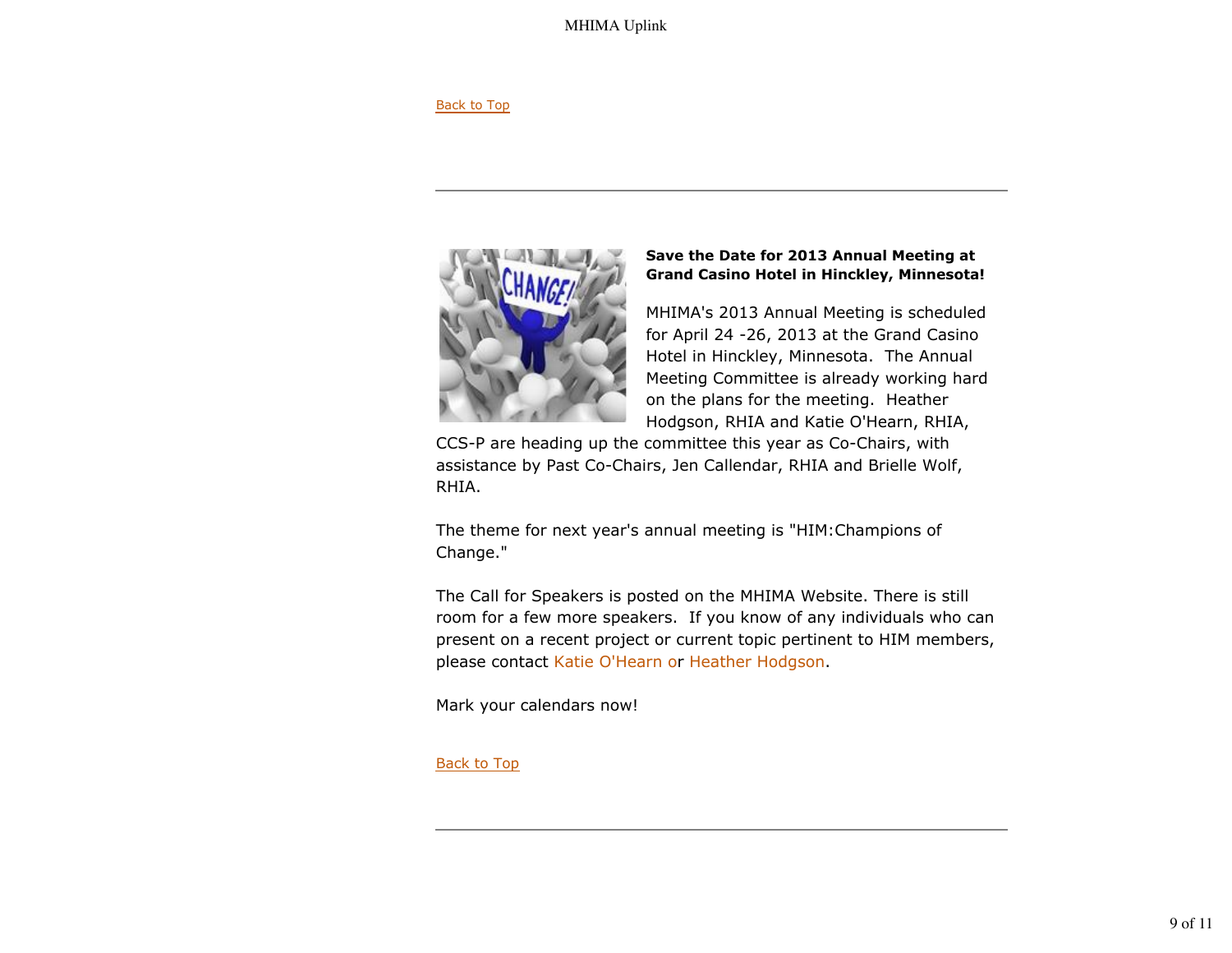# **Updated Maximum Charges for Patient Records**

The Minnesota Department of Health has published the **Maximum Charges for Patient Records** February 2012, confirming the annual determination of maximium charges for patient records. When section 144.292 of the Minnesota Statutes applies, the maximium charges for 2012 are \$1.27 per page for copy charges and \$16.82 for retrieval fees.

You can obtain a copy of the February 2012 document by clicking here.

Back to Top

# **MHIMA 2011 Legal Reference Manual**

Do you have legal HIM questions? Do you wish there was a convenient reference you could have on your desk to answer many of them? The 2011 MN Legal Reference Manual on CD is ready to help you and is available for purchase!

The manual is a great resource for everyone in the field of HIM, regardless of your work setting. It pertains to all areas of HIM. Various chapters include topics such as health care records, record retention and storage, reporting requirements, legal proceedings and requests, disclosure of health information and patient access, consents, behavioral health records, long term care records, home care and hospice records, ambulatory care records, risk management, HIPAA, research, and medical identity theft. Feel confident in your research and decision making using MHIMA's MN Legal Reference Manual.

The co-chairs of our MN Legal Reference Manual committee are Andrea Heikkinen, RHIA, and Susan Schanno-Foss, RHIT. Email questions pertaining to the Manual or suggestions for improvements in the next edition (coming in 2013) to both Andrea and Susan.

Attention Students: MHIMA supports students of HIM and offers a special discounted rate for AHIMA students who want to purchase the legal reference manual.

MN Legal Reference Manual pricing: \$150 MHIMA/AHIMA members (from sales tax-exempt organizations) \$200 non-members (from sales tax-exempt organizations) \$90 student members of AHIMA with MN as their designated state and enrolled in a taxexempt educational program

Individuals ordering from organizations who are not MN sales tax-exempt will be charged MN sales tax in addition to the prices listed above. Tax-exempt organizations must have a